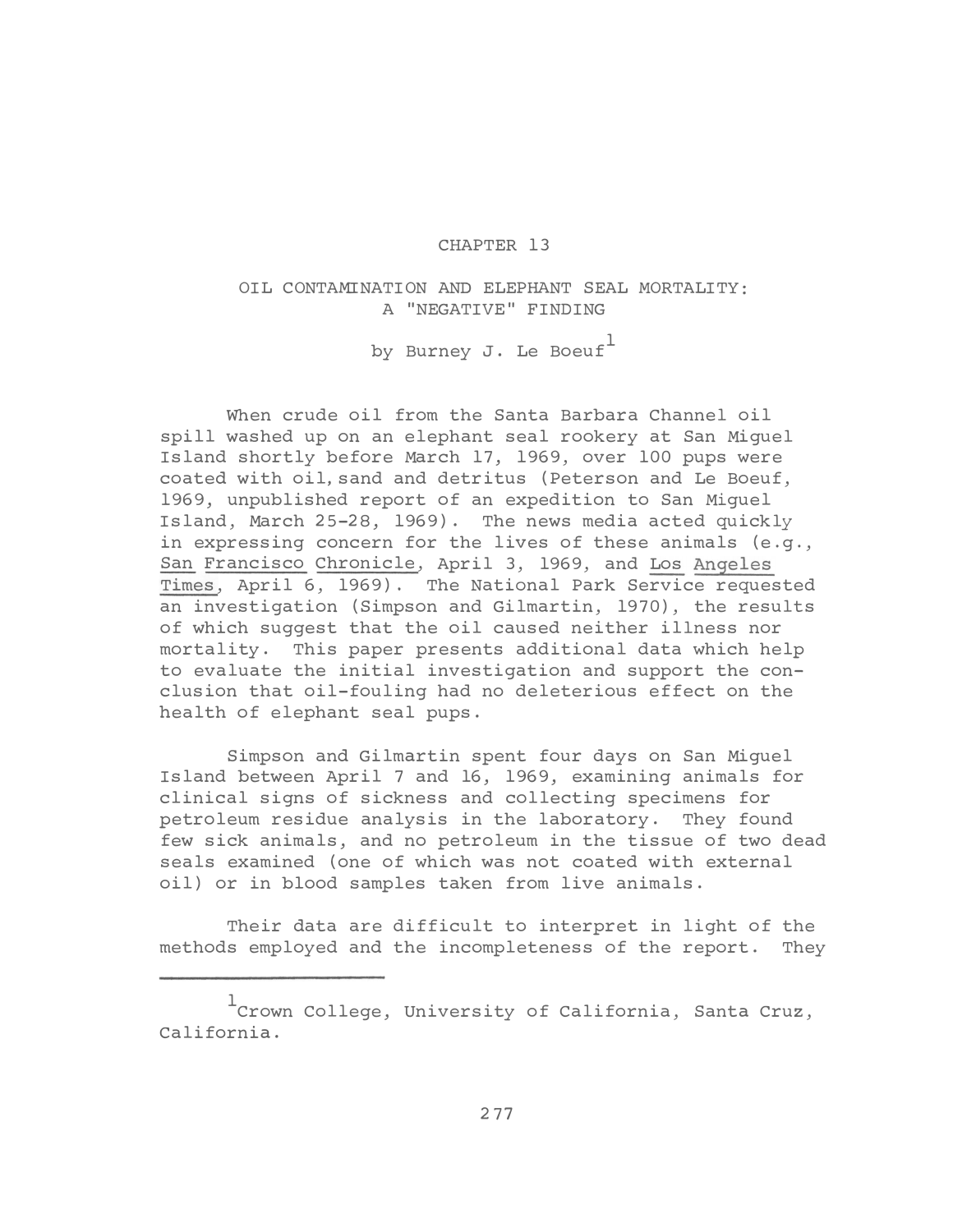do not specify the age, number, or degree of oil-fouling in live animals from which blood and rectal temperatures were obtained. The logic in looking for petroleum in the body of animals as an indication of illness or mortality is questionable. One would not expect significant petroleum residues in blood or tissue unless the animals were ingesting it. This was unlikely since the rookery was contaminated after 90% of the pups had been weaned and were no longer suckling. Furthermore, weaned pups do not feed until they go to sea in late April. Thermoregulatory difficulties might be expected in animals with near-total encapsulation in crude oil. But rectal temperature readings which might reflect this difficulty are highly variable in elephant seals (Bartholomew, 1954) and Simpson and Gilmartin obtained too few recordings to answer this question. Lastly, the nature and timing of their investigation could have demonstrated only short-term effects of oil contamination--effects that might have appeared less than a month after exposure.

The question of whether oil contamination affected the mortality rate of elephant seal pups can be approached simply and directly by marking soiled and non-soiled individuals soon after the former are exposed. As part of our regular tagging program, R. S. Peterson and I attached yellow "Dalton Roto-Tags" to the hindflippers of 714 weaned pups at San Miguel Island on March 25-26, 1969, shortly after the Northwest Cove rookery was fouled (Fig. 1). The outer surface of the plastic tags were numbered from 200- 1000. The inner surface of each tag bore the inscription: "NOTIFY U CALIF, SANTA CRUZ USA." The  $2 \times 4 - 1/2$  cm tags are easily noticed and the numbers can be read from a distance of several meters.

Fifty-eight weaned pups and five yearlings from Northwest Cove, tagged on March 25, had bodies at least 75% covered with a mixture of oil, mud and sand (Fig. 2). An equal number of clean pups tagged on the same day in the adjacent West Cove area were selected randomly to provide a control group for comparison (Fig. 3).<sup>2</sup> Three criteria can be used in evaluating the results: (1) One would expect a higher

<sup>2</sup> Experimental animals were marked with numbers in the series 501-567; control animals were marked in the series 601-671.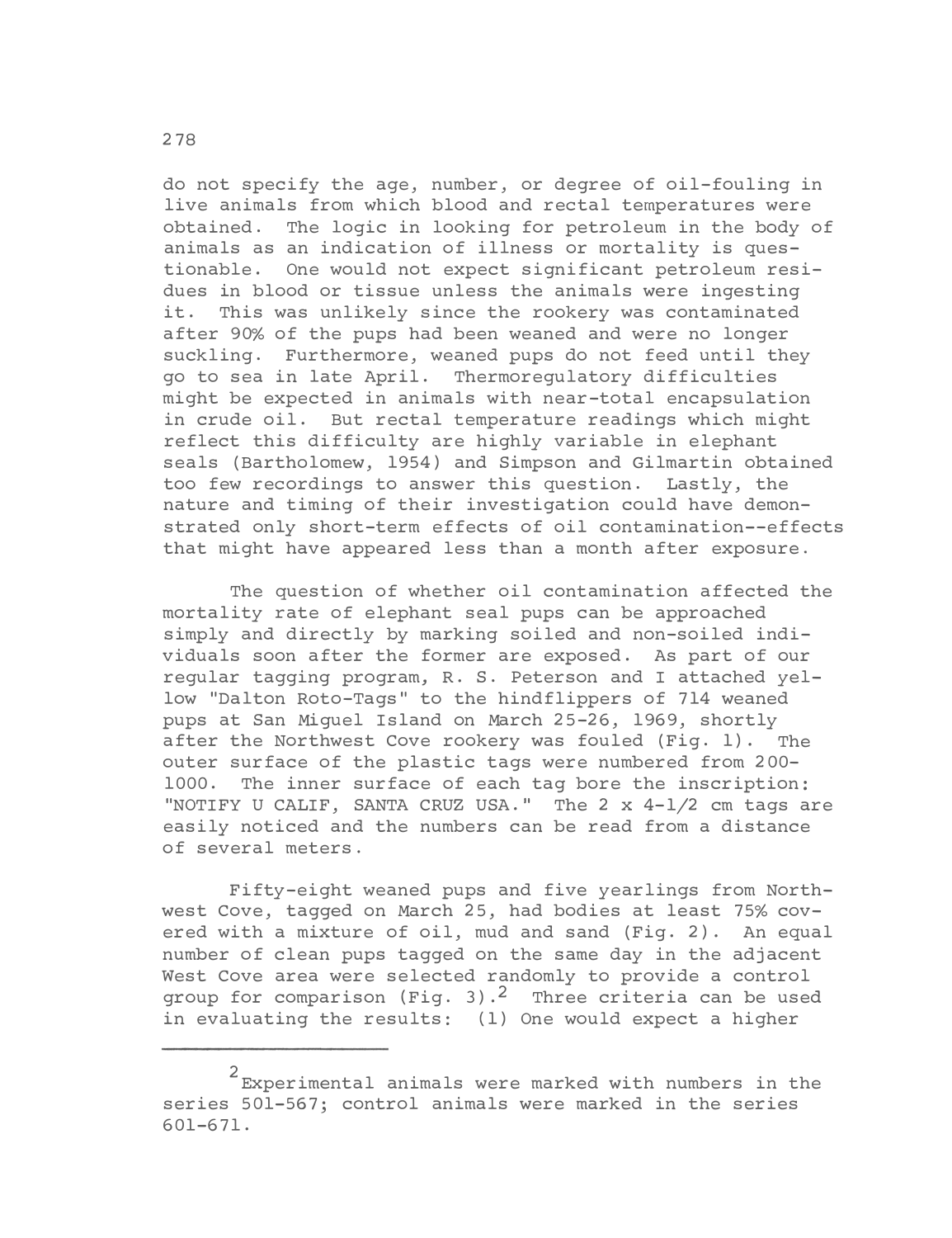mortality rate in pups exposed to oil if this exposure is detrimental to their health. (2) If the oil covering affects the animals once they have gone to sea and corpses sink or are destroyed, one would expect fewer tag sightings of live animals in the experimental group. (3) Sightings of previously contaminated animals in healthy condition and bearing no trace of oil would indicate that the substance had no serious effect on the health of these animals.

During the period between April, 1969, and June, 1970, 222 of the 714 animals tagged in March, 1969, were sighted at least once in various locations along the California Coast. This is an overall tag return rate of 31%. Only two pups were reported sick and one was reported dead; these animals were not oily when tagged. The dead animal (yellow tag 868) was coated with oil when found on April 7, 1969, at San Miguel Island.

During the 1-15 month period since tagging, 40% of the pups in the oil group were sighted as compared to 25% of the pups in the control group (Tables 1 and 2). The percentage return for the experimental group exceeds both the control group figure and the overall figure. Except for one animal in the experimental group (tag 558), whose condition was questionable, all animals in both groups were reported to be in apparent good health. The two sick pups did not belong to the randomly selected control group.

At the time the tags were read, the pelage of all experimental animals, except number 508, showed no trace of oil. Control group animals were also clean when sighted.

A seal must be healthy to swim long distances. Eight animals in the experimental group<sup>3</sup> and eight animals in the control group were seen 408 kilometers or more north of the tagging location after November, 1969. One animal from each group was sighted at San Nicolas Island, approximately 120 kilometers south of San Miguel Island.

 $3$  Not included in this count nor in Table 1 was tag 528 which was found on a beach near Santa Cruz unattached to an animal. Since the tags do not float, the tag was undoubtedly lost by its wearer on Santa Cruz.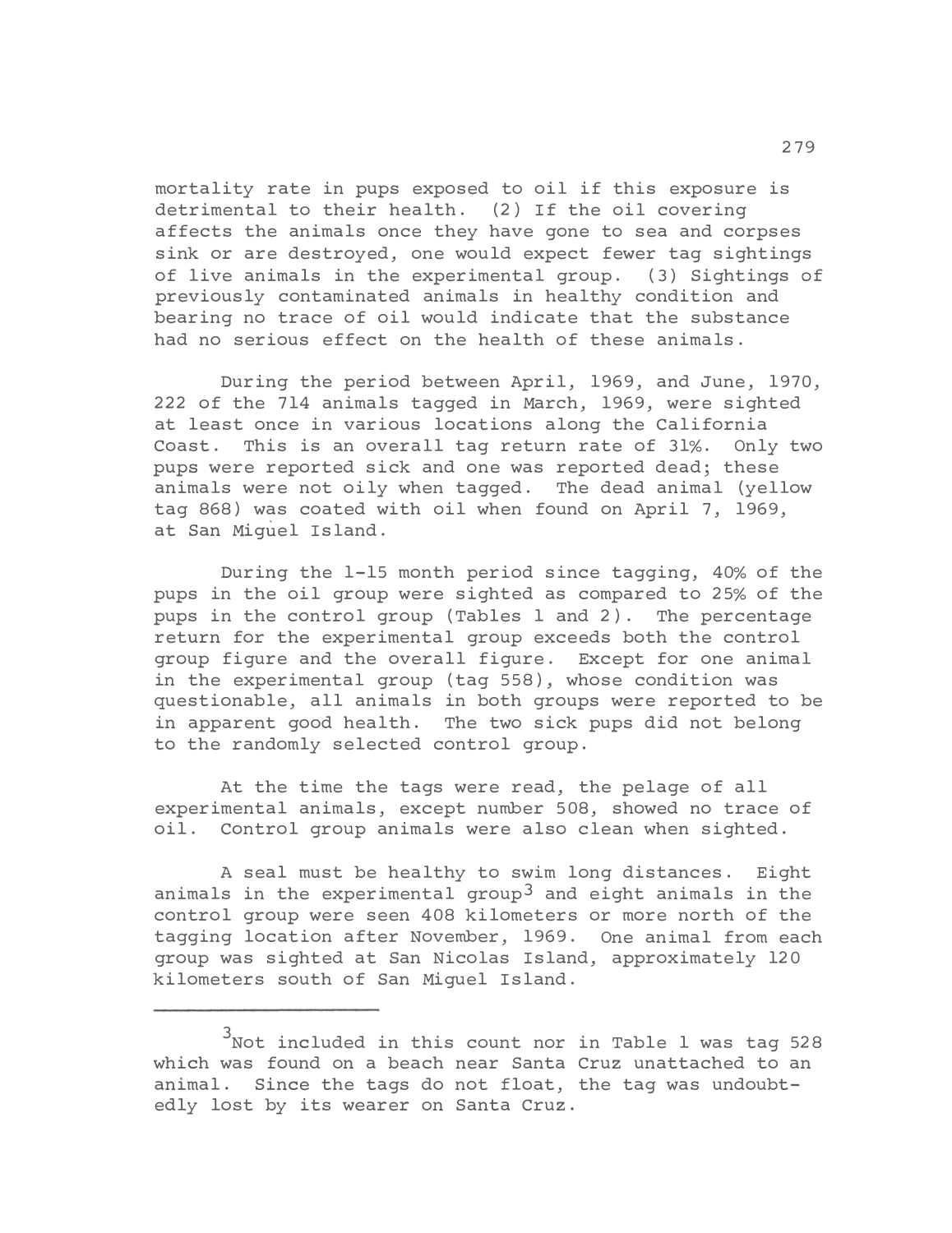These data support the conclusion that the crude oil which coated many weaned elephant seals at San Miguel in March and April, 1969, had no significant immediate nor long-term (1-15 months later ) deleterious effect on their health. Had the rookery been contaminated earlier in the season when females were nursing, pups might have ingested the crude oil and more serious consequences might have ensued.

On a subsequent tagging expedition to San Miguel Island on March 24-25, 1970, only a few of this new generation of pups were observed bearing small spots of oil and tar. Inspection of the beaches on the western portion of the island revealed that no significant oil deposit had washed ashore during the previous year. The only indication of a previous oil spill at Northwest Cove was dried tar on rocks and driftwood high up on the beach.

## ACKNOWLEDGMENTS

I thank Donald E. Robinson, Superintendent of the Channel Islands National Monument, and Jay B. Stoddard for transportation to San Miguel Island, and Frank McCrary, Jr., for assistance in the field. Robert L. DeLong, Daniel K. Odell, Edward D. Asper, Fred C. Sibley, Jim Lewis, and several others were especially helpful in taking the time to collect and report to me information on tagged animals sighted. Observations in A�o Nuevo State Reserve were authorized by the California Department of Parks and Recreation, W. P. Mott, Jr., Director. Permission to tag seals was granted by the California Department of Fish and Game, W. T. Shannon, Director. Supported in part by NSF Grant GB-16321.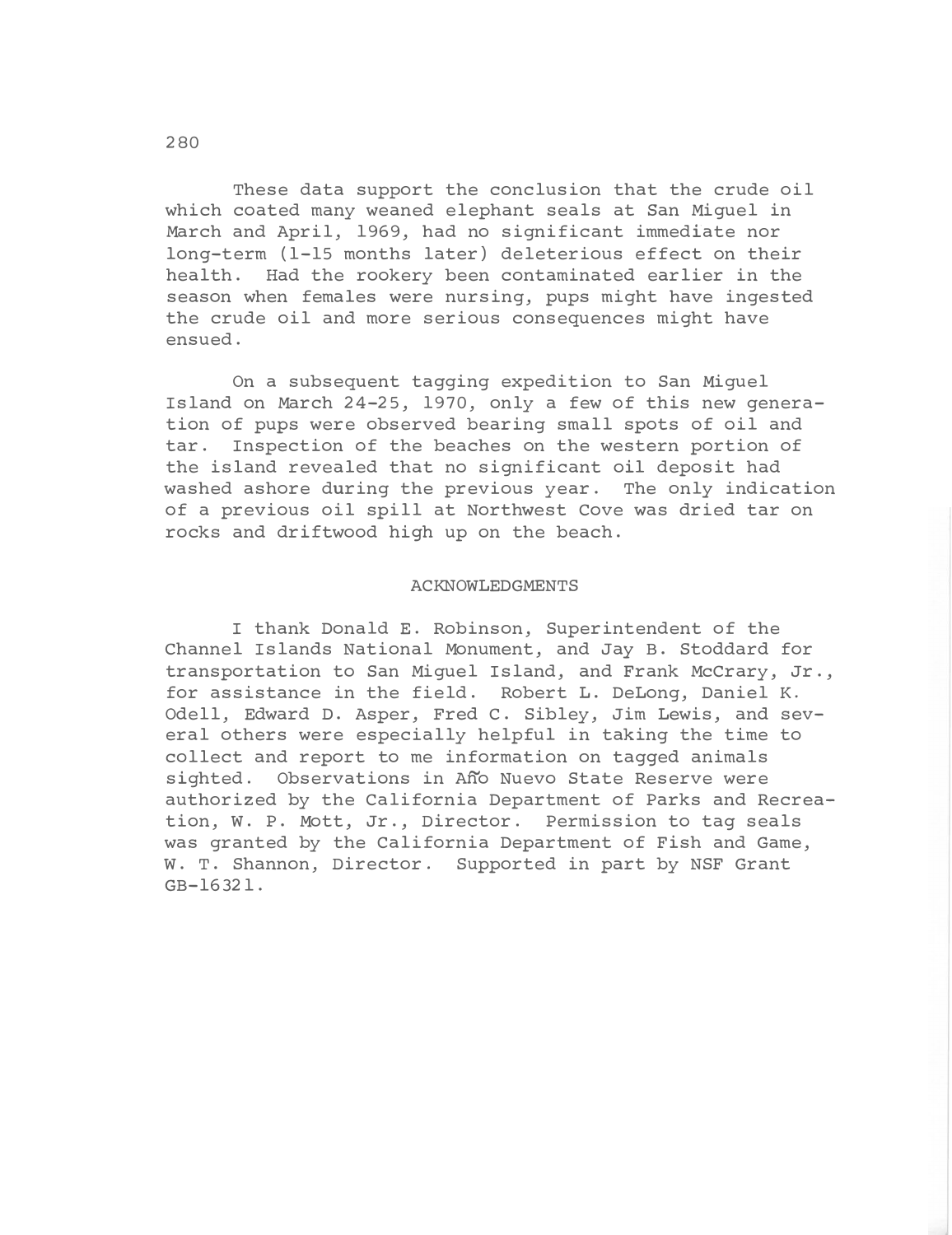## REFERENCES

Bartholomew, G. A., Jr. 1954 Body temperature and respiratory and heart rates in the northern elephant seal. J. Mammal., 35: 211-218. Simpson, J. G., and W. G. Gilmartin 1970 An investigation of elephant seal and sea lion

mortality on San Miguel Island. Bioscience, 20: 289.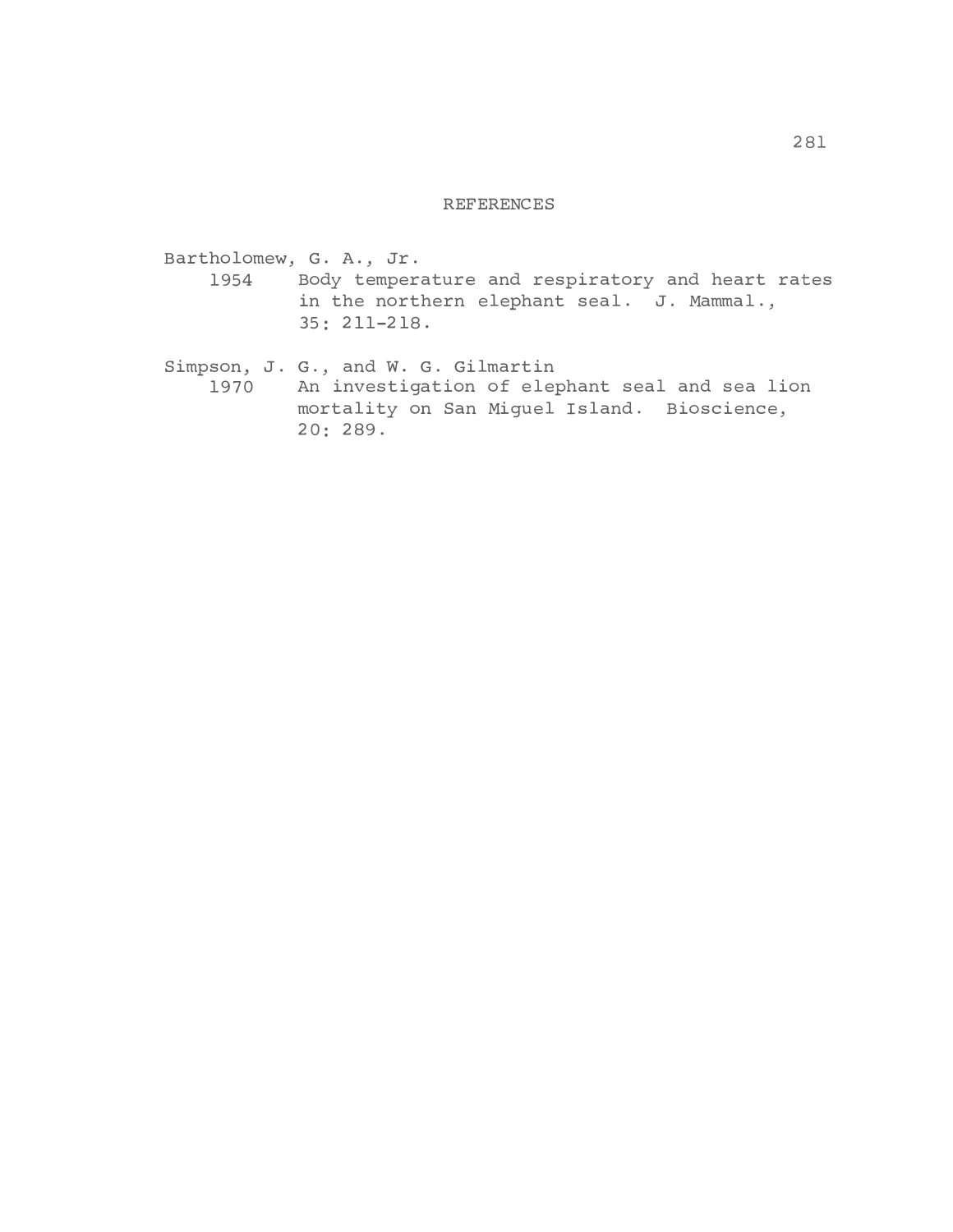| Taq                                       | Initial Sighting |                      | Latest Sighting |                |
|-------------------------------------------|------------------|----------------------|-----------------|----------------|
| Number                                    | Date             | Location             | Date            | Location       |
|                                           |                  |                      |                 |                |
| $558^{\textstyle \mathsf{a}}$             | 4/25/69          | Palos Verdes, Calif. |                 |                |
| 548                                       | 5/17/69          | San Miquel I.        | 4/26/70         | San Miquel I.  |
| 540                                       | 8/19/69          | San Miquel I.        |                 |                |
| 557                                       | 8/24/69          | San Miguel I.        |                 |                |
| 527                                       | 8/24/69          | San Miquel I.        |                 |                |
| 529                                       | 9/25/69          | San Miquel I.        | 4/17/70         | San Nicolas I. |
| $\begin{array}{c} 544 \\ 520 \end{array}$ | 9/25/69          | San Miquel I.        |                 |                |
|                                           | 11/2/69          | near Año Nuevo I.    |                 |                |
| 521                                       | 11/3/69          | Año Nuevo I.         |                 |                |
| 514                                       | 11/12/69         | Año Nuevo I.         | 4/18/70         | Ano Nuevo I.   |
| 537                                       | 11/12/69         | Ano Nuevo I.         | 5/22/70         | Año Nuevo I.   |
| 563                                       | 11/13/69         | Año Nuevo I.         |                 |                |
| 549                                       | 12/14/69         | Año Nuevo I.         | 5/14/70         | Año Nuevo I.   |
| 555                                       | 3/12/70          | Ano Nuevo I.         | 4/3/70          | Año Nuevo I.   |
| 510                                       | 3/24/70          | San Miquel I.        | 4/22/70         | San Miquel I.  |
| 567                                       | 3/25/70          | Ano Nuevo I.         |                 |                |
| $508^{\circ}$                             | 4/20/70          | San Miquel I.        |                 |                |
| 536                                       | 4/20/70          | San Miquel I.        |                 |                |
| 518                                       | 4/21/70          | San Miguel I.        |                 |                |
| 516                                       | 4/26/70          | San Miquel I.        |                 |                |
| 539                                       | 4/26/70          | San Miquel I.        |                 |                |
| 562                                       | 4/26/70          | San Miquel I.        |                 |                |
| 547                                       | 4/26/70          | San Miguel I.        |                 |                |
| 512                                       | 4/26/70          | San Miguel I.        |                 |                |
| 550                                       | 4/26/70          | San Miquel I.        |                 |                |
|                                           |                  |                      |                 |                |

Experimental Animals Sighted 1-15 Months after Being Tagged at Northwest Cove, San Miguel Island, on 25 March 1969

Table 1

a<br>Health condition not specified.

b<br>Killed in a fisherman's net.

c Coated with an unspecified amount of oil when sighted.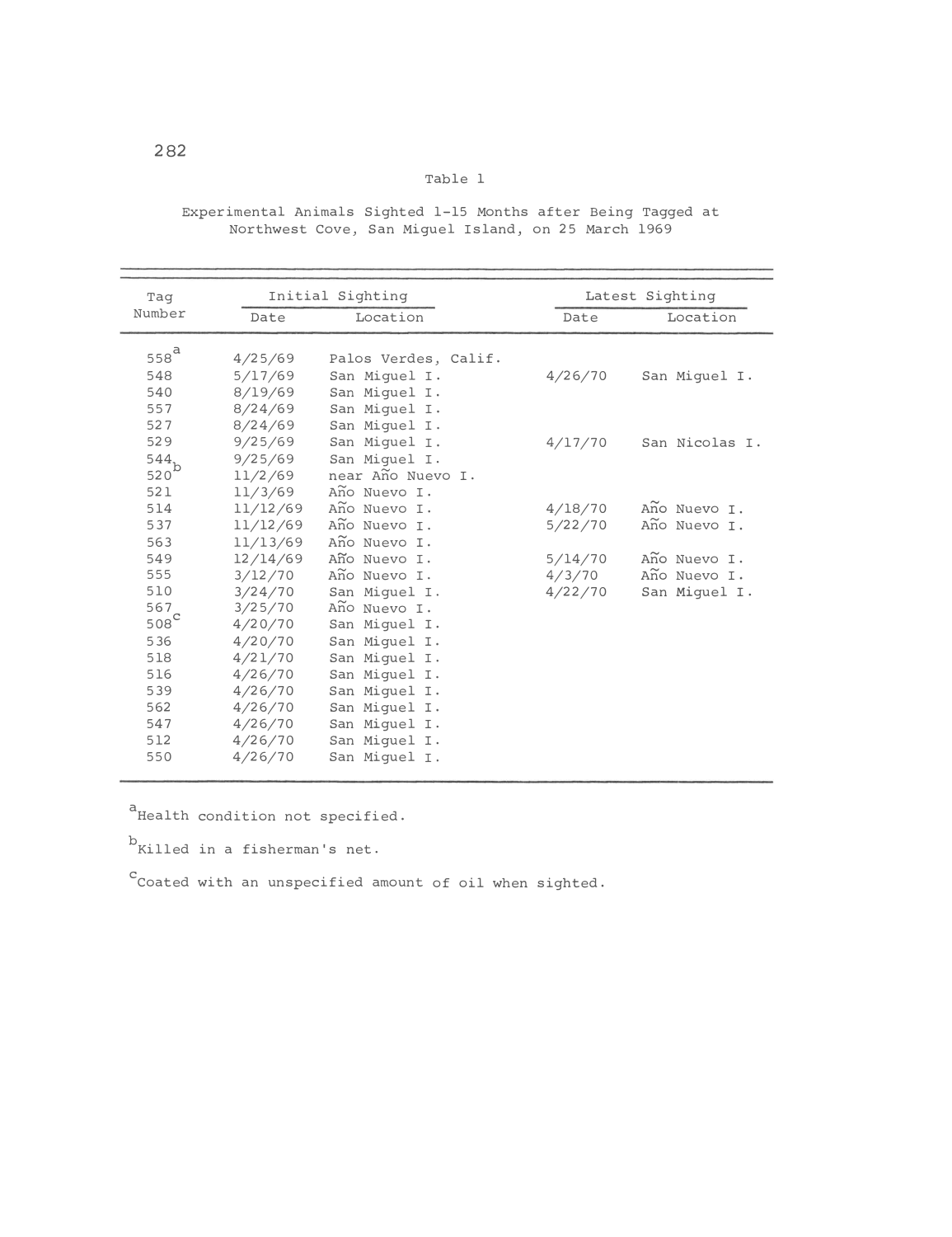| ٩ |  |
|---|--|
|---|--|

| Taq<br>Number | Initial Sighting |                       | Latest Sighting |                |
|---------------|------------------|-----------------------|-----------------|----------------|
|               | Date             | Location              | Date            | Location       |
| 615           | 11/3/69          | Año Nuevo I.          |                 |                |
| 613           | 11/13/69         | Año Nuevo I.          |                 |                |
| 621           | 11/16/69         | Año Nuevo I.          | 5/14/70         | Año Nuevo I.   |
| 620           | 11/19/69         | San Miguel I.         | 4/25/70         | San Miquel I.  |
| 624           | 11/19/69         | San Miguel I.         | 4/12/70         | San Nicolas I. |
| 661           | 11/19/69         | San Miguel I.         |                 |                |
| 636           | 11/22/69         | Año Nuevo I.          |                 |                |
| 650           | 11/22/69         | Año Nuevo I.          | 5/23/70         | Año Nuevo I.   |
| 657           | 3/6/70           | Año Nuevo I.          | 5/20/70         | Año Nuevo I.   |
| 671           | 4/8/70           | Southeast Farallon I. |                 |                |
| 643           | 4/11/70          | Año Nuevo I.          |                 |                |
| 627           | 4/17/70          | San Nicolas I.        |                 |                |
| 658           | 4/20/70          | San Miguel I.         |                 |                |
| 628           | 4/26/70          | San Miguel I.         |                 |                |
| 652           | 4/26/70          | San Miquel I.         |                 |                |
| 644           | 4/26/70          | San Miquel I.         |                 |                |

Control Animals Sighted 1-15 Months after Being Tagged at West Cove, San Miguel Island, on 25 March 1969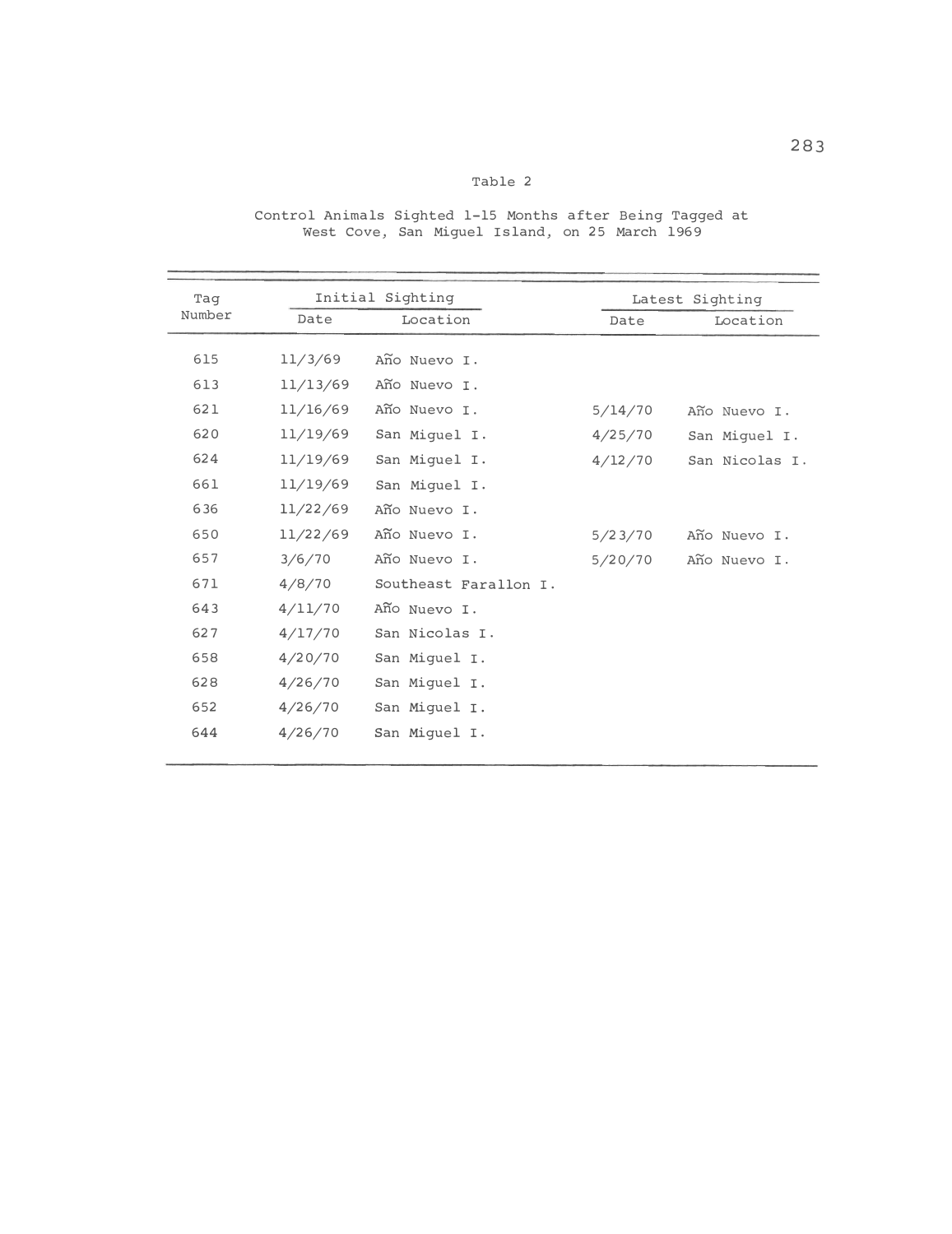

Figure 1. A portion of Northwest Cove, San Miguel Island, at low tide, showing crude oil deposits along the high tide mark. Elephant seal pups can be seen in the foreground and center of the picture. March 25, 1969.



Figure 2. R. S. Peterson tags a newly weaned elephant seal almost covered with crude oil. At Northwest Cove, March 25, 1969.

284